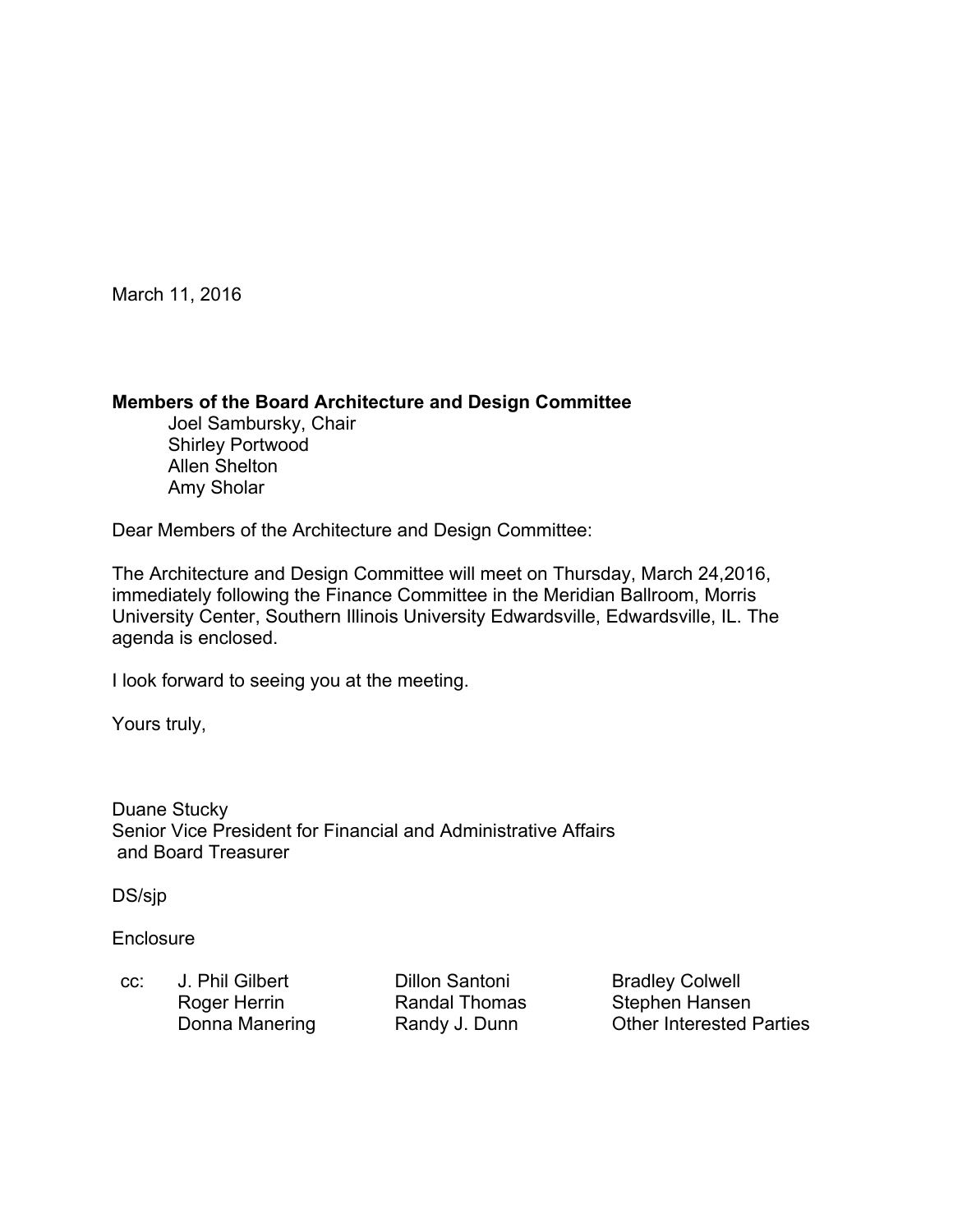# AGENDA

#### MEETING OF THE SOUTHERN ILLINOIS UNIVERSITY BOARD OF TRUSTEES ARCHITECTURE AND DESIGN COMMITTEE

Thursday, March 24, 2016 Immediately following the Finance Committee

#### Meridian Ballroom Morris University Center Southern Illinois University Edwardsville

- 1. Approval of Minutes of the Meeting December 10, 2015 (attached).
- 2. Project and Budget Approval: Demolition of Various University Structures, Carbondale Campus, SIUC (Board Agenda Item K).
- 3. Award of Contract: Parking Lot and Roadway Resurfacing, Carbondale Campus, SIUC (Board Agenda Item L).
- 4. Approval for Grant of Temporary Construction Easement by Donation to Illinois Department of Transportation, Carbondale Campus, SIUC (Board Agenda Item M).
- 5. Approval for Grant of Perpetual Right and Easement on Chautauqua Street to Ameren Illinois Company, Carbondale Campus, SIUC (Board Agenda Item N).
- 6. Approval for Grant of Perpetual Right and Easement on Wolf Creek Road to Ameren Illinois Company, Carbondale Campus, SIUC (Board Agenda Item O).
- 7. Revised Project and Budget Approval: Woody Hall Renovations, Carbondale Campus, SIUC (Board Agenda Item Q).
- 8. Revised Contract Approval: Engineering Design Contract, Woody Hall Renovations, Carbondale Campus, SIUC (Board Agenda Item R).
- 9. Supplemental Requisition Approval: Window Replacement Contract, Woody Hall Renovations, Carbondale Campus, SIUC (Board Agenda Item S).
- 10. Naming of Kay Brechtelsbauer Field, SIUC (Board Agenda Item T).
- 11. Project and Budget Approval: Engineering Building Student Project Design Center and Related Removal of Parking Spaces, SIUE (Board Agenda Item Y).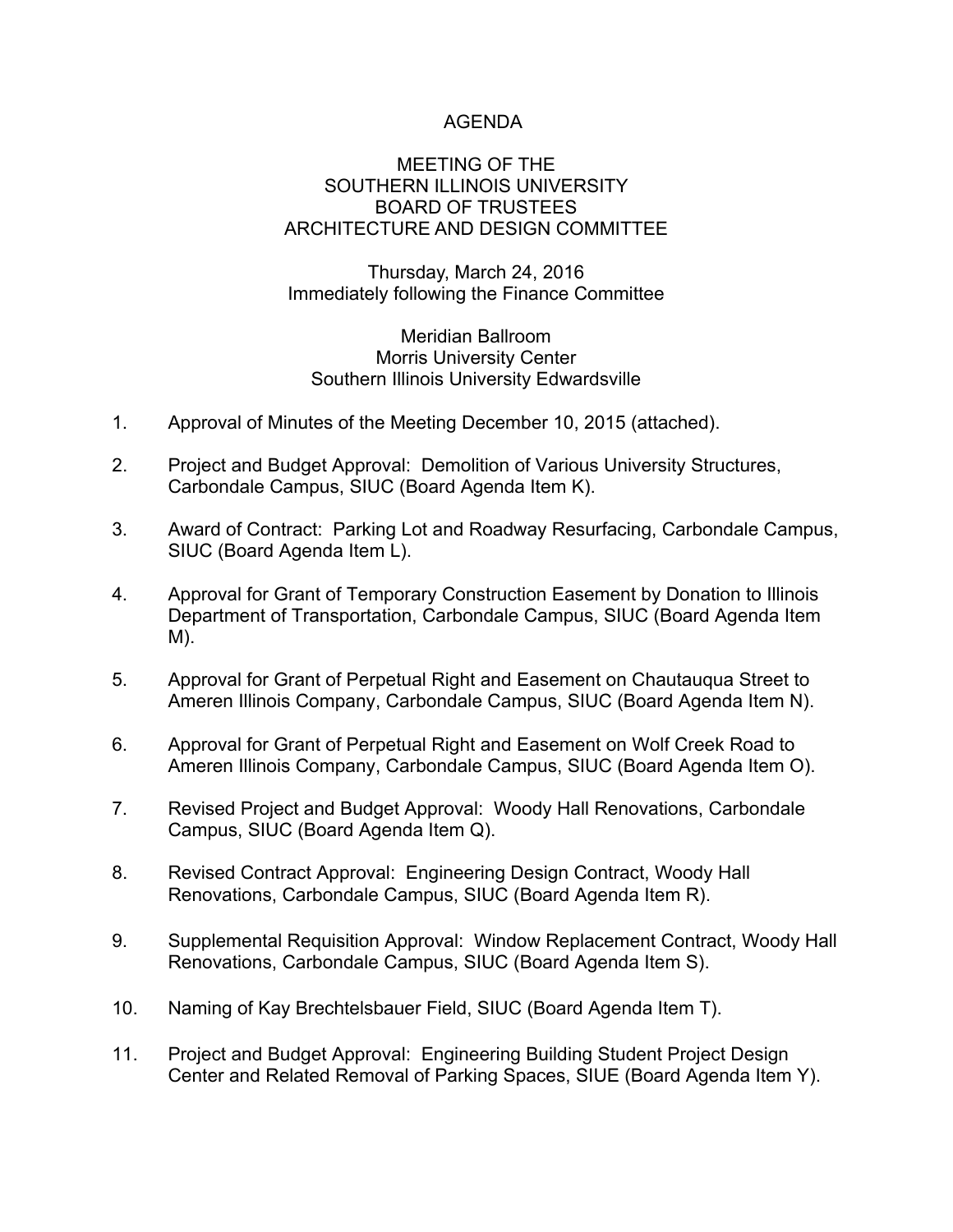- 12. Award of Contract: Select Exterior Concrete Repairs, SIUE (Board Agenda Item Z).
- 13. Award of Contract: Stratton Quadrangle Brick Replacement, SIUE (Board Agenda Item AA).
- 14. Award of Contracts: Woodland Hall Roof Replacement, SIUE (Board Agenda Item BB).
- 15. Award of Contracts: Edwardsville Campus Dental Clinic Renovation, SIUE (Board Agenda Item CC).
- 16. Other Business
- 17. Adjournment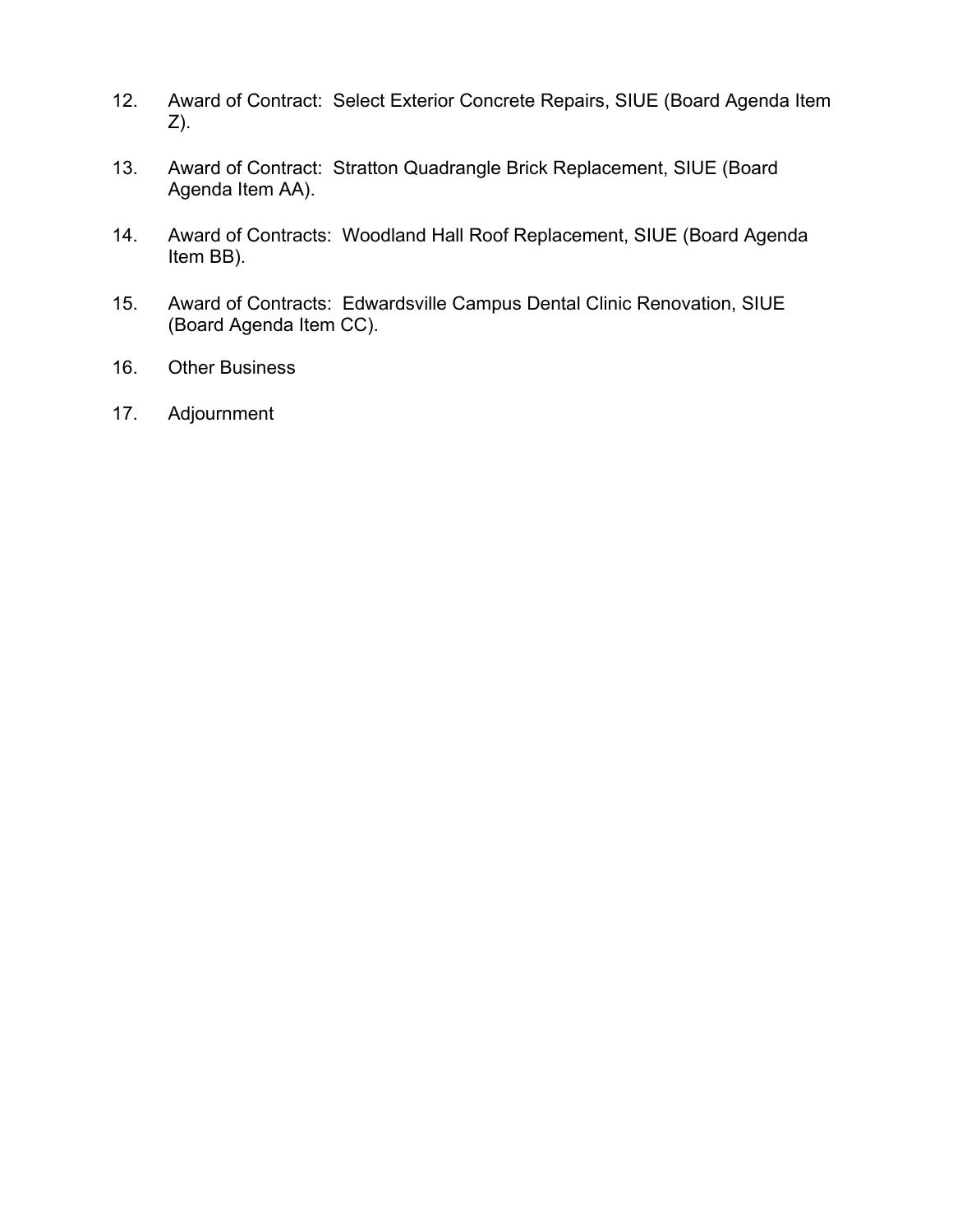# **BOARD OF TRUSTEES**

# **SOUTHERN ILLINOIS UNIVERSITY**

# **Minutes of the Architecture and Design Committee Meeting**

# **December 10, 2015**

The Architecture and Design Committee met following the Finance Committee in Ballroom B, Student Center, Southern Illinois University Carbondale, Carbondale, IL. Present were: Joel Sambursky (Chair), Shirley Portwood, Allen Shelton, and Amy Sholar. Other Board members present were: J. Phil Gilbert, Donna Manering, Dillon Santoni, and Randal Thomas (via teleconference). Absent was: Roger Herrin. Executive Officers present were: President Randy J. Dunn; Interim Chancellor Bradley Colwell, SIUC; Interim Chancellor Stephen Hansen, SIUE; General Counsel Lucas Crater; Acting Vice President for Academic Affairs James Allen, and Senior Vice President for Financial and Administrative Affairs and Board Treasurer Duane Stucky.

### **Minutes**

Trustee Portwood recommended approval of the minutes of the September 10, 2015, meeting as submitted. The motion was seconded by Trustee Sholar and passed by the Committee.

### **Award of Contract: James W. Neckers Building HVAC, Carbondale Campus, SIUC (Board Agenda Item U).**

Vice Chancellor for Administration and Finance Kevin Bame reviewed the proposed contract.

Trustee Shelton recommended approval of the matter. The motion was duly seconded by Trustee Sholar and passed by the Committee.

#### **Project and Budget Approval: Parking Lot and Roadway Resurfacing, Carbondale Campus, SIUC (Board Agenda Item V).**

Vice Chancellor for Administration and Finance Kevin Bame reviewed the proposed project.

Trustee Shelton recommended approval of the matter. The motion was duly seconded by Trustee Portwood and passed by the Committee.

### **Project and Budget Approval: Edwardsville Campus Dental Clinic Renovation, SIUE (Board Agenda Item X).**

Assistant Vice Chancellor Rich Walker reviewed the proposed project.

Trustee Sholar recommended approval of the matter. The motion was duly seconded by Trustee Shelton and passed by the Committee.